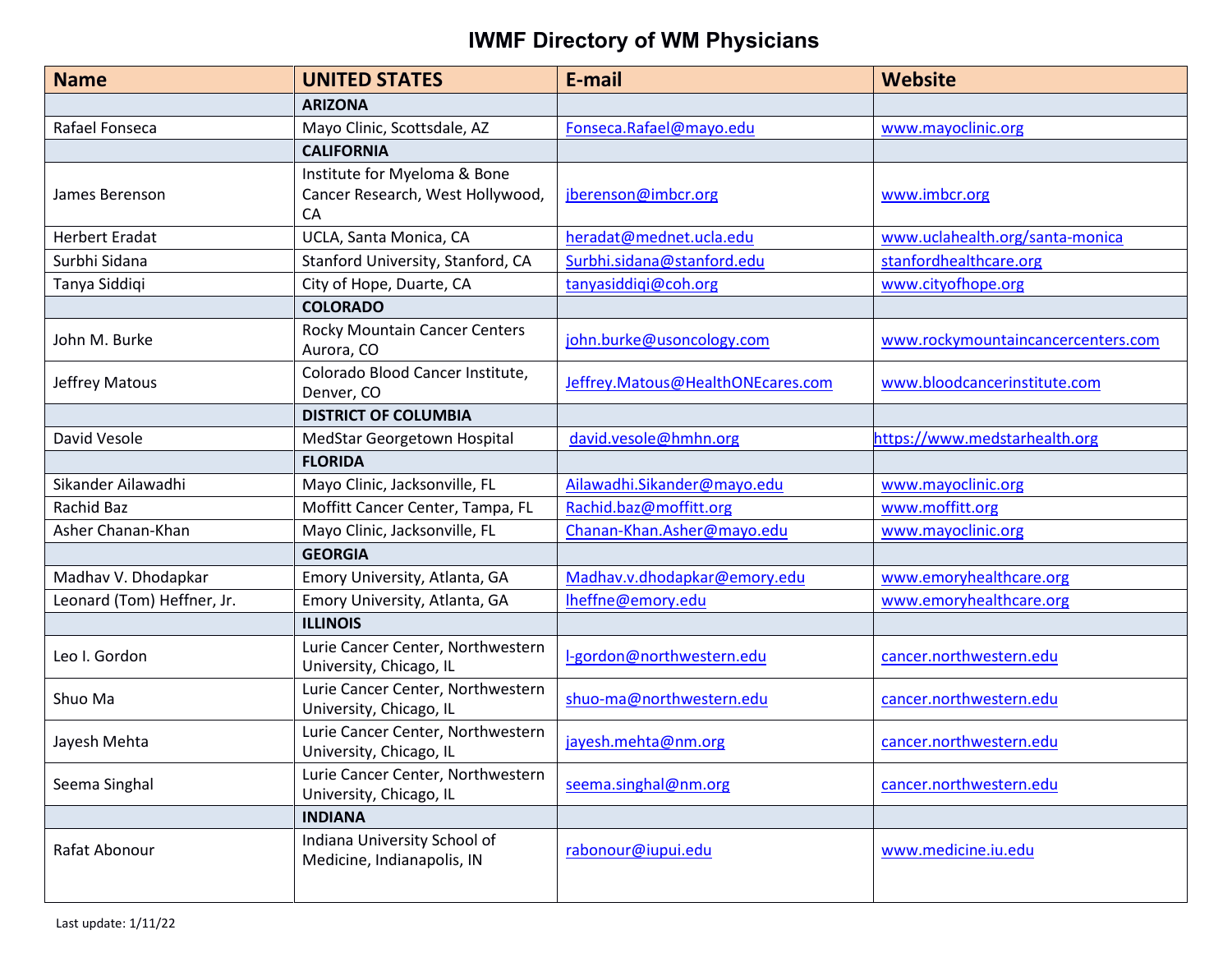| <b>Name</b>                                   | <b>UNITED STATES</b>                                                                            | E-mail                                                                   | <b>Website</b>                                                                    |
|-----------------------------------------------|-------------------------------------------------------------------------------------------------|--------------------------------------------------------------------------|-----------------------------------------------------------------------------------|
|                                               | <b>MARYLAND</b>                                                                                 |                                                                          |                                                                                   |
| <b>Ashraf Badros</b>                          | University of Maryland, Baltimore,<br>MD                                                        | abadros@umm.edu                                                          | www.umm.edu                                                                       |
| Mary McMaster                                 | National Institutes of Health,<br>Bethesda, MD                                                  | Mary.McMaster@nih.hhs.gov                                                | www.dceg.cancer.gov/about/staff-<br>directory/biographies/K-N/mcmaster-<br>mary   |
|                                               | <b>MASSACHUSETTS</b>                                                                            |                                                                          |                                                                                   |
| Andrew R. Branagan                            | Massachusetts General Hospital<br>Boston, MA                                                    | abranagan@mgh.harvard.edu                                                | https://www.massgeneral.org/doctors/doct<br>or.aspx?id=20316                      |
| Jorge J. Castillo                             | Dana-Farber Cancer Institute,<br>Boston, MA                                                     | JorgeJ_Castillo@dfci.harvard.edu                                         | www.dana-farber.org or<br>www.jorgejcastillo.com                                  |
| <b>Irene Ghobrial</b><br>(IgM MGUS)           | Dana-Farber Cancer Institute,<br>Boston, MA                                                     | Irene Ghobrial@dfci.harvard.edu                                          | www.dana-farber.org                                                               |
| Shayna Sarosiek<br>(Amyloidosis)              | Dana-Farber Cancer Institute,<br>Boston, MA                                                     | shayna sarosiek@dfci.harvard.edu                                         | www.dana-farber.org                                                               |
| Steven P. Treon                               | Dana-Farber Cancer Institute,<br>Boston, MA                                                     | Contact: Christopher Patterson<br>Christopher Patterson@DFCI.Harvard.EDU | www.dana-farber.org                                                               |
|                                               | <b>MINNESOTA</b>                                                                                |                                                                          |                                                                                   |
| Stephen Ansell                                | Mayo Clinic, Rochester, MN                                                                      | Ansell.Stephen@mayo.edu                                                  | www.mayoclinic.org                                                                |
| Morie Gertz                                   | Mayo Clinic, Rochester, MN                                                                      | Gertz.Morie@mayo.edu                                                     | www.mayoclinic.org                                                                |
| Michelle Mauermann<br>(peripheral neuropathy) | Mayo Clinic, Rochester, MN                                                                      | Mauermann.Michelle@mayo.edu                                              | www.mayoclinic.org                                                                |
|                                               | <b>MISSOURI</b>                                                                                 |                                                                          |                                                                                   |
| Alan Pestronk<br>(peripheral neuropathy)      | Washington University School of<br>Medicine, St. Louis, MO                                      | pestronka@neuro.wustl.edu                                                | www.medicine.wustl.edu                                                            |
|                                               | <b>NEW JERSEY</b>                                                                               |                                                                          |                                                                                   |
| David Siegel                                  | <b>Hackensack University Medical</b><br>Center, Hackensack, NJ                                  | DSiegel@HackensackUMC.org                                                | www.hackensackumc.org                                                             |
| David Vesole                                  | John Theurer Cancer Center at<br><b>Hackensack University Medical</b><br>Center, Hackensack, NJ | david.vesole@hmhn.org                                                    | www.hackensackumc.org/services/cancer-<br>care/services/multiple-myeloma-division |
|                                               |                                                                                                 |                                                                          |                                                                                   |
|                                               |                                                                                                 |                                                                          |                                                                                   |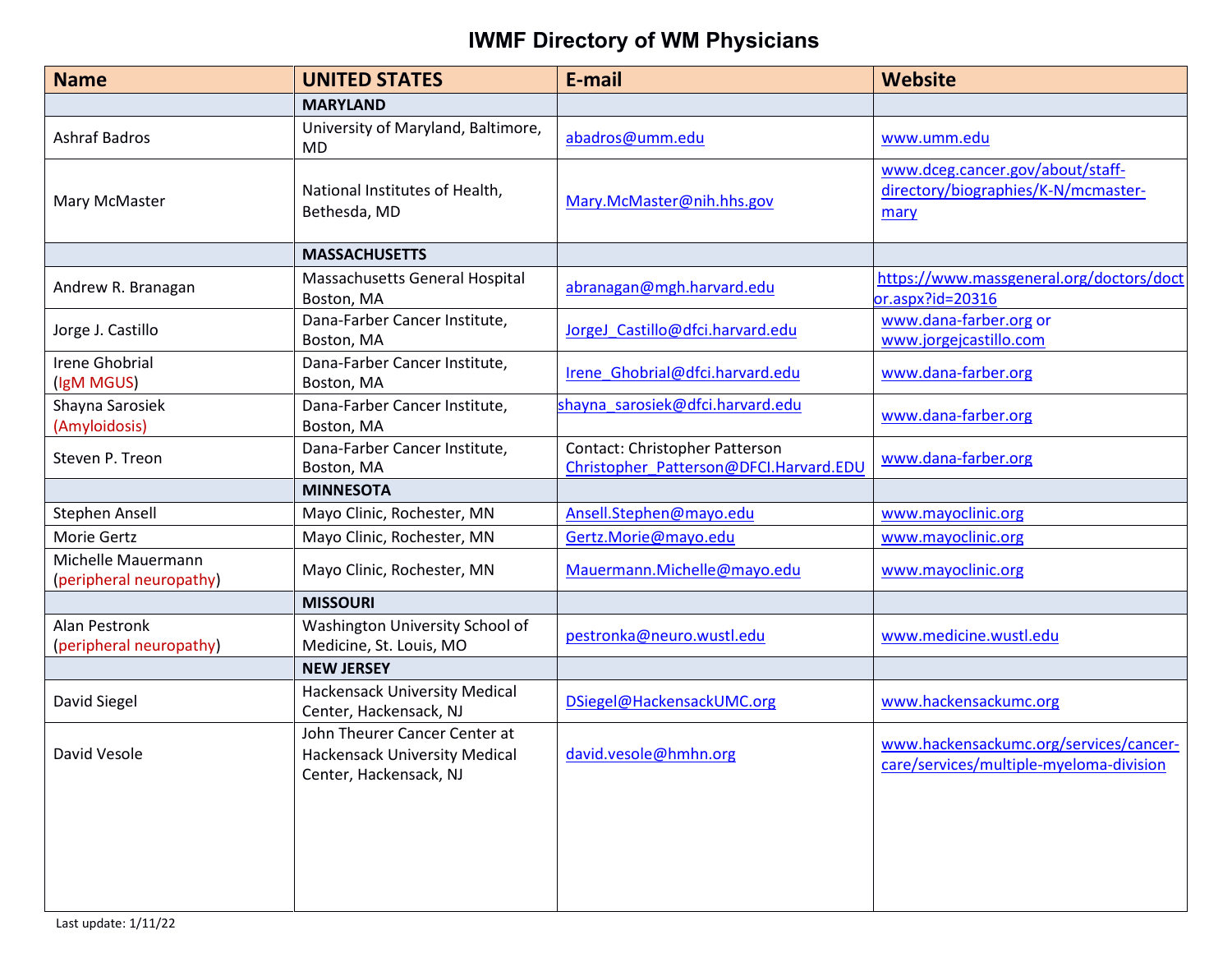| <b>Name</b>                 | <b>UNITED STATES</b>                                                | E-mail                            | <b>Website</b>            |
|-----------------------------|---------------------------------------------------------------------|-----------------------------------|---------------------------|
|                             | <b>NEW YORK</b>                                                     |                                   |                           |
| <b>Morton Coleman</b>       | NY Presbyterian Weill Cornell,<br>New York, NY                      | mortoncolemanmd@aol.com           | www.nyp.org               |
| <b>Richard Furman</b>       | NY Presbyterian Weill Cornell,<br>New York, NY                      | rrfurman@med.cornell.edu          | www.nyp.org               |
| <b>Peter Martin</b>         | NY Presbyterian Weill Cornell,<br>New York, NY                      | pem9019@med.cornell.edu           | www.nyp.org               |
| Lia Palomba                 | Memorial Sloan-Kettering,<br>New York, NY                           | Palombam@MSKCC.org                | www.mskcc.org             |
| Joshua Richter              | Mount Sinai Hospital, New York,<br><b>NY</b>                        | Joshua.Richter@mssm.edu           | www.mountsinai.org        |
|                             | <b>OHIO</b>                                                         |                                   |                           |
| John Byrd *No New Patients* | The Ohio State University,<br>Columbus, OH                          | john.byrd@osumc.edu               | www.wexnermedical.osu.edu |
|                             | <b>OREGON</b>                                                       |                                   |                           |
| Christopher Yasenchak       | Willamette Valley Cancer Institute<br>& Research Center, Eugene, OR | chris.yasenchak@usoncology.com    | www.oregoncancer.org      |
|                             | <b>PENNSYLVANIA</b>                                                 |                                   |                           |
| Adam Cohen                  | University of Pennsylvania,<br>Philadelphia, PA                     | Adam.cohen@uphs.upenn.edu         | www.pennmedicine.org      |
| <b>Edward Stadtmauer</b>    | University of Pennsylvania,<br>Philadelphia, PA                     | stadtmae@uphs.upenn.edu           | www.pennmedicine.org      |
|                             | <b>TEXAS</b>                                                        |                                   |                           |
| Larry Anderson              | UT Southwestern Medical Center,<br>Dallas, TX                       | Larry.Anderson@UTSouthwestern.edu | www.utsouthwestern.edu    |
| Sheeba Thomas               | MD Anderson Cancer Center,<br>Houston, TX                           | sthomas@mdanderson.org            | www.mdanderson.org        |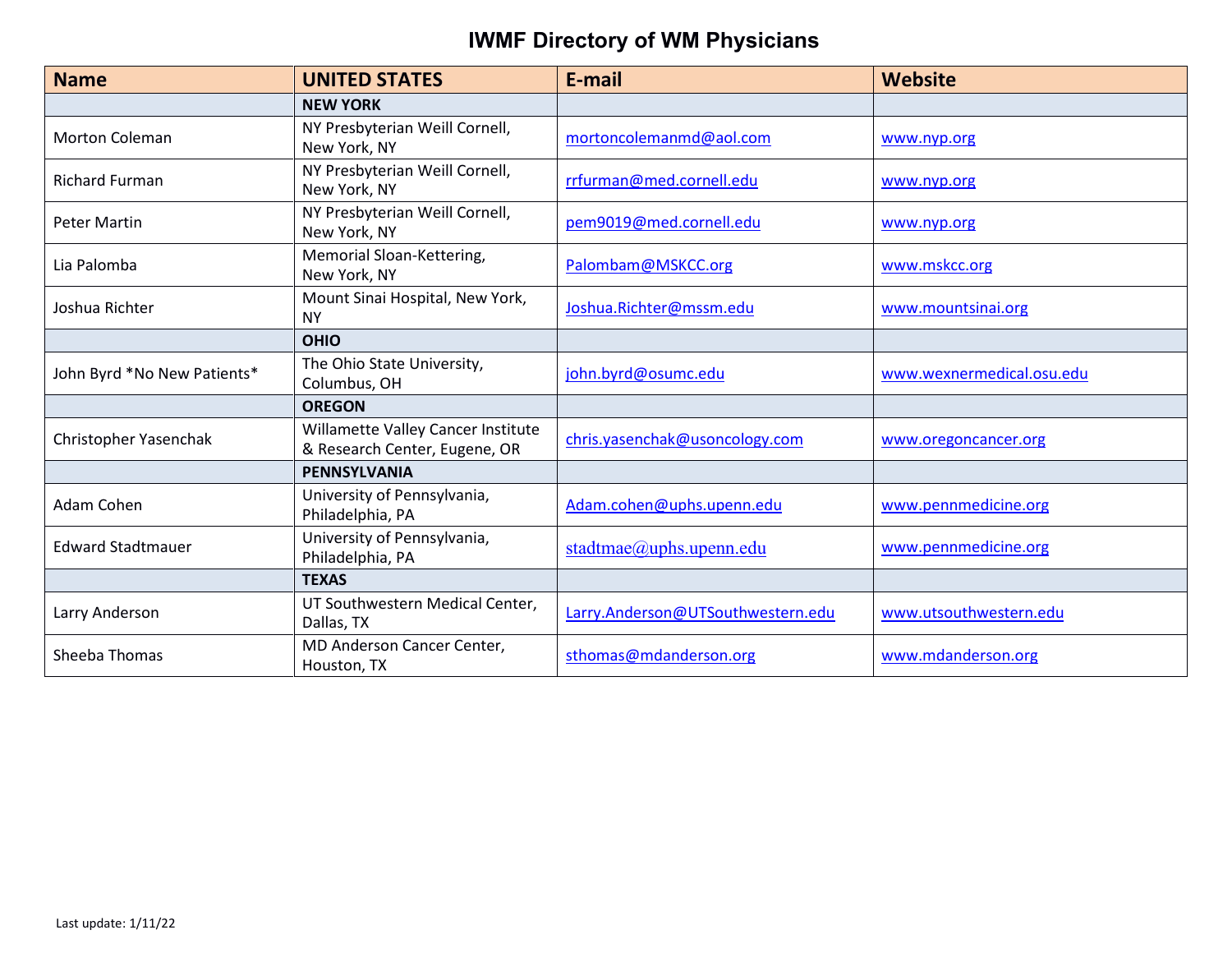| <b>Name</b>            | <b>UNITED STATES</b>                                                                           | E-mail                           | <b>Website</b>                                                                            |
|------------------------|------------------------------------------------------------------------------------------------|----------------------------------|-------------------------------------------------------------------------------------------|
|                        | <b>WASHINGTON</b>                                                                              |                                  |                                                                                           |
| Mary Kwok              | University of Washington, Seattle<br>Cancer Care Alliance, Seattle                             | marykwok@uw.edu                  | www.seattlecca.org                                                                        |
| David Maloney          | University of Washington, Seattle                                                              | dmaloney@fhcrc.org               | www.uwmedicine.org/uw-medical-center                                                      |
|                        | WASHINGTON, D.C.- SEE DISTRICT OF COLUMBIA ABOVE                                               |                                  |                                                                                           |
| <b>Name</b>            | <b>AFRICA</b>                                                                                  | <b>E-Mail</b>                    | <b>Website</b>                                                                            |
|                        | <b>SOUTH AFRICA</b>                                                                            |                                  |                                                                                           |
| David Brittain         | Netcare Pretoria East Hospital,<br>Pretoria                                                    | david@actlife.co.za              | https://www.oncology-sa.co.za/alberts-cellular-<br>therapy-haematology-services-pretoria/ |
| <b>Name</b>            | <b>ASIA</b>                                                                                    | <b>E-Mail</b>                    | <b>Website</b>                                                                            |
|                        | <b>CHINA</b>                                                                                   |                                  |                                                                                           |
| <b>Wenming Chen</b>    | Beijing Chaoyang Hospital                                                                      | wenming-chen@yahoo.com           | www.bjcyh.com.cn                                                                          |
| Jian Hou               | Shanghai Renji Hospital                                                                        | houjian@medmail.com.cn           | www.renji.com                                                                             |
| Lugui Qiu              | Blood Diseases Hospital & Institute of <i>qiulg@ihcams.ac.cn</i><br>Hematology, Tianjin, China |                                  | http://www.chinablood.com.cn                                                              |
|                        | <b>ISRAEL</b>                                                                                  |                                  |                                                                                           |
| Moshe Gatt             | Hadassah Hebrew University<br>Medical Center, Jerusalem                                        | rmoshg@hadassah.org.il           | https://www.hadassah.org.il/hematologyenkarem/                                            |
| Iuliana (Julia) Vaxman | <b>Rabin Medical Center</b><br>Petah-Tikvah, Israel                                            | sjuliava@gmail.com               | https://www.clalit.co.il/                                                                 |
| <b>Name</b>            | <b>AUSTRALIA</b>                                                                               | E-mail                           | Website                                                                                   |
|                        | <b>AUSTRALIA CAPITAL TERRITORY</b>                                                             |                                  |                                                                                           |
| Dipti Talaulikar       | Canberra                                                                                       | Dipti.Talaulikar@act.gov.au      | www.health.act.gov.au                                                                     |
|                        | <b>NEW SOUTH WALES</b>                                                                         |                                  |                                                                                           |
| P. Joy Ho              | Sydney                                                                                         | Joy.Ho1@health.nsw.gov.au        | www.canrefer.org.au                                                                       |
| Judith Trotman         | Sydney                                                                                         | Judith.Trotman@health.nsw.gov.au | www.slhd.nsw.gov.au                                                                       |
|                        | <b>QUEENSLAND</b>                                                                              |                                  |                                                                                           |
| Peter Mollee           | <b>Brisbane</b>                                                                                | peter.mollee@health.qld.gov.au   | www.health.qld.gov.au                                                                     |
|                        | <b>SOUTH AUSTRALIA</b>                                                                         |                                  |                                                                                           |
| Pratyush Giri          | Adelaide                                                                                       | pratyush.giri@sa.gov.au          | www.rah.sa.gov.au                                                                         |
| Noemi Horvath          | Adelaide                                                                                       | noemi.horvath@health.sa.gov.au   | www.rah.sa.gov.au                                                                         |
|                        | <b>VICTORIA</b>                                                                                |                                  |                                                                                           |
| H. Miles Prince        | Melbourne                                                                                      | miles.prince@petermac.org        | www.petermac.org                                                                          |

Last update: 1/11/22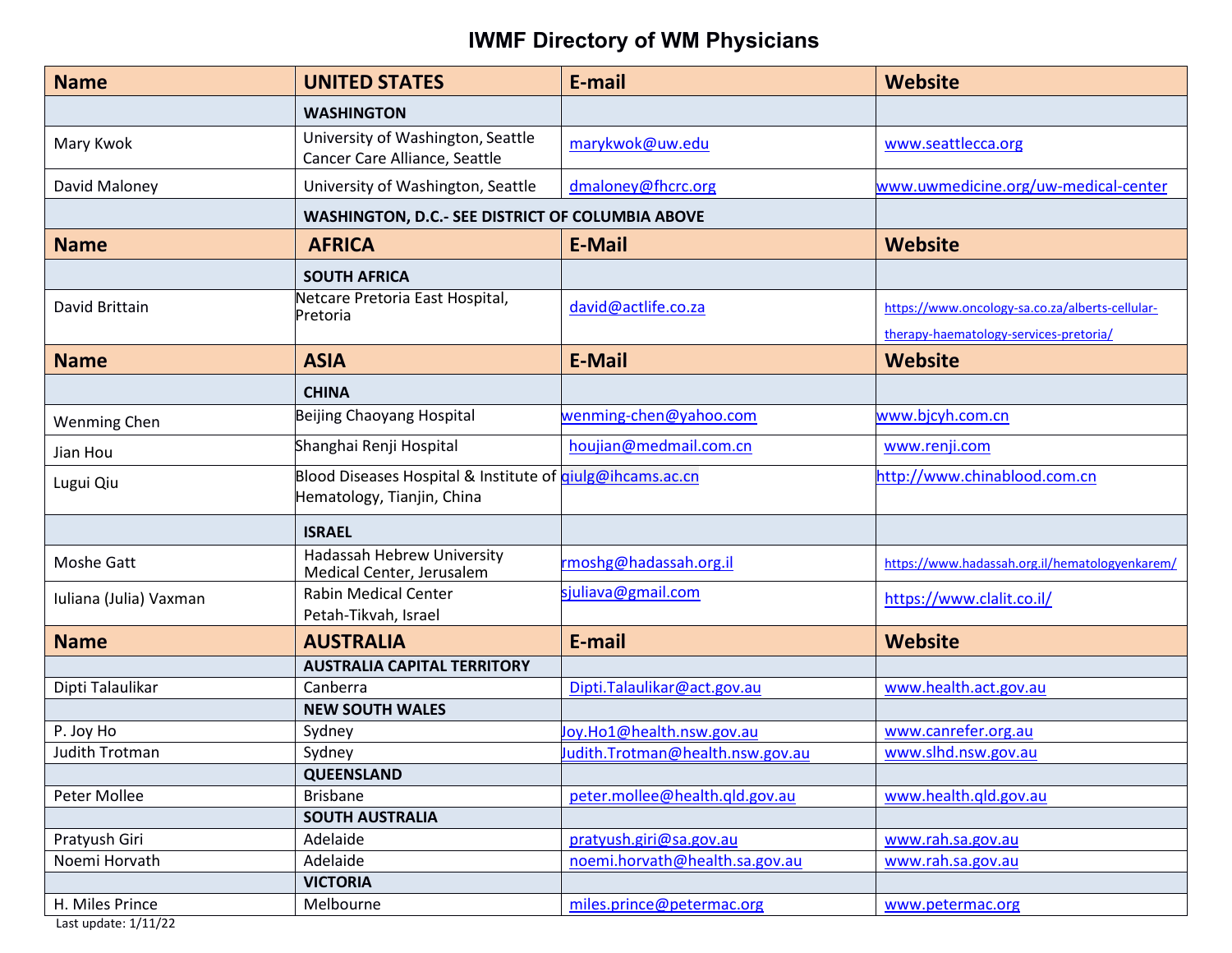| <b>Name</b>     | <b>AUSTRALIA</b>         | E-mail                        | <b>Website</b>           |
|-----------------|--------------------------|-------------------------------|--------------------------|
| John Seymour    | Melbourne                | john.seymour@petermac.org     | www.petermac.org         |
| Constantine Tam | Melbourne                | constantine.tam@petermac.org  | www.petermac.org         |
|                 | <b>WESTERN AUSTRALIA</b> |                               |                          |
| Paul Cannell    | Perth                    | paul.cannell@health.wa.gov.au | www.fsh.health.wa.gov.au |

| <b>Name</b>        | <b>CANADA</b>                                    | E-mail                                          | <b>Website</b>               |
|--------------------|--------------------------------------------------|-------------------------------------------------|------------------------------|
|                    | <b>ALBERTA</b>                                   |                                                 |                              |
| Christopher Venner | Cross Cancer Institute,<br>University of Alberta | ChristopherPaul.Venner@albertahealthservices.ca | www.albertahealthservices.ca |
| Irwindeep Sandhu   | Cross Cancer Institute,<br>University of Alberta | irwindeep@ualberta.ca                           | www.albertahealthservices.ca |
|                    | <b>ONTARIO</b>                                   |                                                 |                              |
| Christine Chen     | Princess Margaret Hospital, Toronto              | Christine.chen@uhn.ca                           | www.theprincessmargaret.ca   |
| Lisa Hicks         | St. Michael's Hospital, Toronto                  | hicksl@smh.toronto.on.ca                        | www.stmichaelshospital.com   |
| Parveen Wasi       | McMaster Health Sciences Hospital,<br>Hamilton   | wasip@mcmaster.ca                               | www.mcmaster.ca              |

| <b>Name</b>               | <b>EUROPE</b>                                              | E-mail                                   | Website                                              |
|---------------------------|------------------------------------------------------------|------------------------------------------|------------------------------------------------------|
|                           | <b>DENMARK</b>                                             |                                          |                                                      |
| Lars Munksgaard           | University Hospital, Odense                                | lars.munksgaard@rsyd.dk                  | http://www.ouh.dk/wm259883                           |
|                           | <b>FRANCE</b>                                              |                                          |                                                      |
| Arnaud Jaccard            | University Hospital of Limoges,<br>Limoges                 | arnaud.jaccard@chu-limoges.fr            | www.chu-limoges.fr                                   |
| Xavier Leleu              | Hospital Claude Huries, Lille                              | xavier.leleu@chru-lille.fr               | www.chru-lille.fr                                    |
| Pierre Morel              | Centre Hospitalier Dr.<br>Schaffner, Lens                  | pmorel@ch-lens.fr                        | www.ch-lens.fr                                       |
| <b>Olivier Tournilhac</b> | University Hospital, Clermont-<br>Ferrand                  | otournilhac@chu-clermontferrand.fr       | www.chu-clermontferrand.fr                           |
| Loïc Ysebaert             | Institute Universitaire du Cancer<br>de Toulouse, Toulouse | ysebaert.loic@iuct-oncopole.fr           | www.chu-toulouse.fr                                  |
|                           | <b>GERMANY</b>                                             |                                          |                                                      |
| <b>Christian Buske</b>    | University Hospital Ulm, Ulm                               | christian.buske@uni-ulm.de               | www.uniklinik-ulm.de                                 |
| <b>Mathias Rummel</b>     | Hospital of the Justus Liebig-<br>University               | mathias.rummel@innere.med.uni-giessen.de | https://www.ukgm.de/ugm 2/deu/ugi hon/12<br>107.html |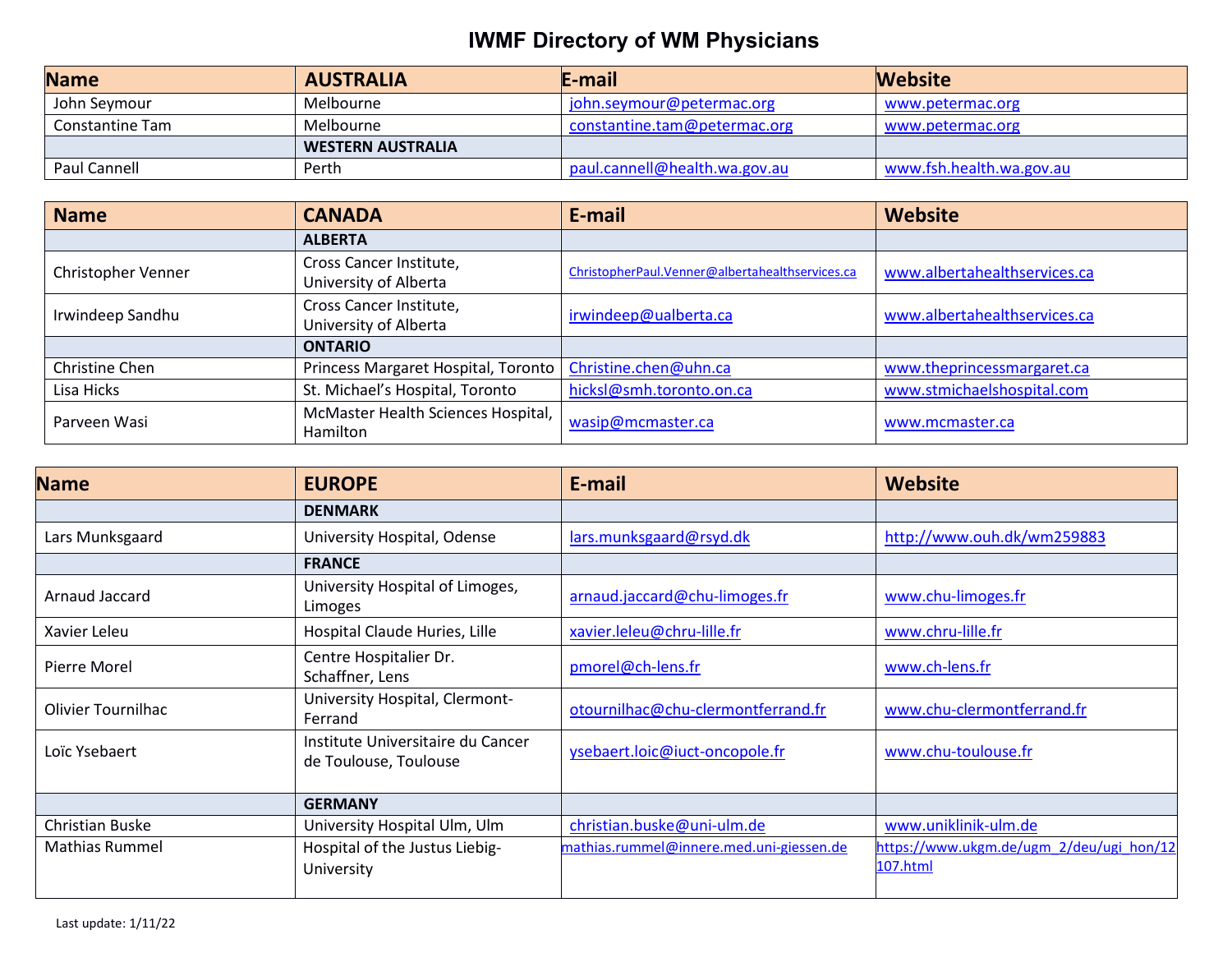| <b>Name</b>                 | <b>EUROPE</b>                                             | E-mail                | Website                   |
|-----------------------------|-----------------------------------------------------------|-----------------------|---------------------------|
|                             | <b>GREECE</b>                                             |                       |                           |
| <b>Meletios Dimopoulos</b>  | University of Athens School of<br>Medicine, Athens        | mdimop@med.uoa.gr     | www.school.med.uoa.gr     |
| <b>Efstathios Kastritis</b> | National and Kapodistrian University<br>of Athens, Athens | ekastritis@med.uoa.gr | http://myeloma.med.uoa.gr |
| Evangelos Terpos            | University of Athens School of<br>Medicine, Athens        | eterpos@med.uoa.gr    | www.school.med.uoa.gr     |
|                             | <b>ICELAND</b>                                            |                       |                           |
| Sigurdur Kristinsson        | Karolinska University<br>Hospital, Reykjavik              | sigyngvi@hi.is        | www.english.hi.is         |

|                     | <b>ITALY</b>               |                                         |                         |
|---------------------|----------------------------|-----------------------------------------|-------------------------|
| Giampaolo Merlini   | University of Pavia, Pavia | gmerlini@unipv.it                       | www.sanmatteo.org       |
| Enrica Morra        | Ospedale Niguarda, Milan   | enrica.morra@ospedaleniguarda.it        | www.ospedaleniguarda.it |
| Alessandra Tedeschi | Ospedale Niguarda, Milan   | alessandra.tedeschi@ospedaleniguarda.it | www.ospedaleniguarda.it |
| Marzia Varettoni    | University of Pavia, Pavia | m.varettoni@smatteo.pv.it               | www.sanmatteo.org       |

|                    | <b>NETHERLANDS</b>                                           |                              |                                       |
|--------------------|--------------------------------------------------------------|------------------------------|---------------------------------------|
| Marie Jose Kersten | University of<br>Amsterdam, Amsterdam                        | m.j.kersten@amc.uva.nl       | www.uva.nl                            |
| Josephine M. Vos   | St. Antonius Hospital, Amsterdam                             | jm.vos@antoniusziekenhuis.nl | www.antoniusziekenhuis.nl             |
| Monique Minnema    | <b>University Medical</b><br>Center, Utrecht                 | m.c.minnema@umcutrecht.nl    | www.umcutrecht.nl                     |
|                    | <b>POLAND</b>                                                |                              |                                       |
| Artur Jurczyszyn   | Jagiellonian University, Department<br>of Hematology, Kraków | mmjurczy@cyf-kr.edu.pl       | www.szpiczak.org<br>www.jurczyszyn.eu |